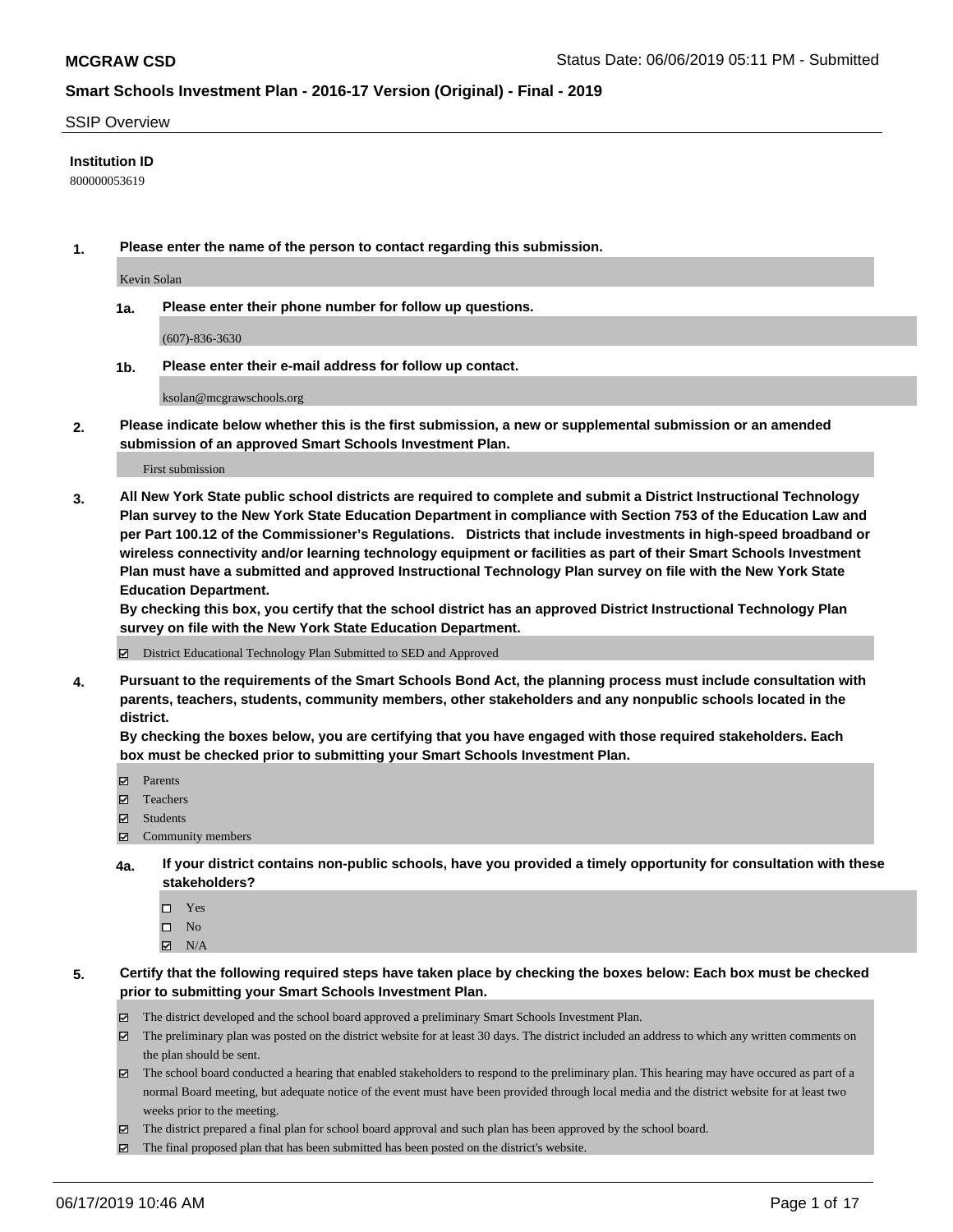SSIP Overview

**5a. Please upload the proposed Smart Schools Investment Plan (SSIP) that was posted on the district's website, along with any supporting materials. Note that this should be different than your recently submitted Educational Technology Survey. The Final SSIP, as approved by the School Board, should also be posted on the website and remain there during the course of the projects contained therein.**

SMARTSCHOOLSBONDACT112015.pptx.pdf 201821InstructionalTechnologyPlan092018.pdf McGrawSSIP04152019.pdf

**5b. Enter the webpage address where the final Smart Schools Investment Plan is posted. The Plan should remain posted for the life of the included projects.**

http://www.mcgrawschools.org/teacherpage.cfm?teacher=1123

**6. Please enter an estimate of the total number of students and staff that will benefit from this Smart Schools Investment Plan based on the cumulative projects submitted to date.**

640

**7. An LEA/School District may partner with one or more other LEA/School Districts to form a consortium to pool Smart Schools Bond Act funds for a project that meets all other Smart School Bond Act requirements. Each school district participating in the consortium will need to file an approved Smart Schools Investment Plan for the project and submit a signed Memorandum of Understanding that sets forth the details of the consortium including the roles of each respective district.**

 $\Box$  The district plans to participate in a consortium to partner with other school district(s) to implement a Smart Schools project.

**8. Please enter the name and 6-digit SED Code for each LEA/School District participating in the Consortium.**

| <b>Partner LEA/District</b> | <b>ISED BEDS Code</b> |
|-----------------------------|-----------------------|
| (No Response)               | (No Response)         |

**9. Please upload a signed Memorandum of Understanding with all of the participating Consortium partners.**

(No Response)

**10. Your district's Smart Schools Bond Act Allocation is:**

\$670,945

**11. Enter the budget sub-allocations by category that you are submitting for approval at this time. If you are not budgeting SSBA funds for a category, please enter 0 (zero.) If the value entered is \$0, you will not be required to complete that survey question.**

|                                       | Sub-        |
|---------------------------------------|-------------|
|                                       | Allocations |
| School Connectivity                   | 159,725     |
| Connectivity Projects for Communities | 0           |
| Classroom Technology                  | 0           |
| Pre-Kindergarten Classrooms           | 0           |
| Replace Transportable Classrooms      | 0           |
| High-Tech Security Features           | 430,492     |
| <b>Totals:</b>                        | 590,217     |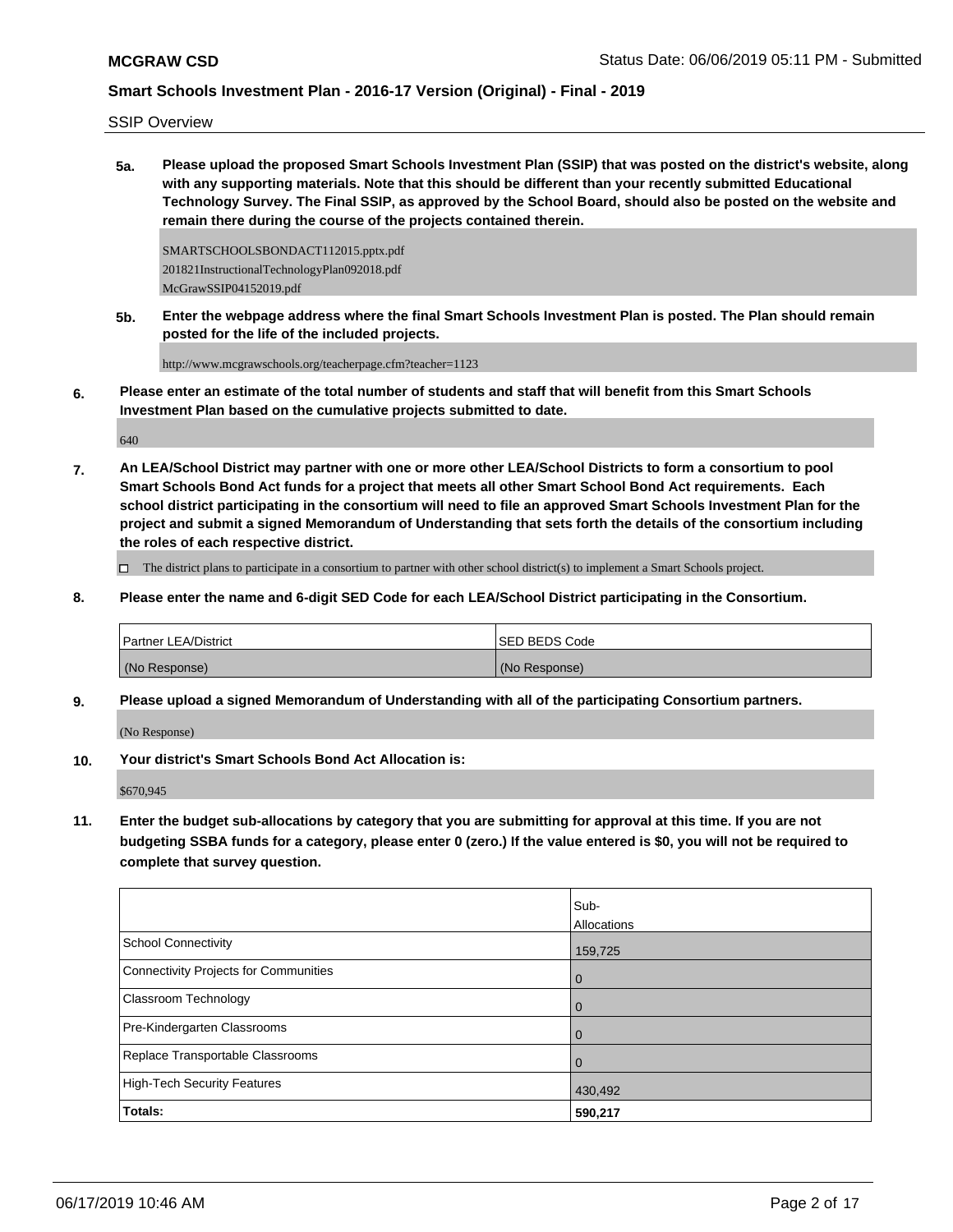School Connectivity

- **1. In order for students and faculty to receive the maximum benefit from the technology made available under the Smart Schools Bond Act, their school buildings must possess sufficient connectivity infrastructure to ensure that devices can be used during the school day. Smart Schools Investment Plans must demonstrate that:**
	- **• sufficient infrastructure that meets the Federal Communications Commission's 100 Mbps per 1,000 students standard currently exists in the buildings where new devices will be deployed, or**
	- **• is a planned use of a portion of Smart Schools Bond Act funds, or**
	- **• is under development through another funding source.**

**Smart Schools Bond Act funds used for technology infrastructure or classroom technology investments must increase the number of school buildings that meet or exceed the minimum speed standard of 100 Mbps per 1,000 students and staff within 12 months. This standard may be met on either a contracted 24/7 firm service or a "burstable" capability. If the standard is met under the burstable criteria, it must be:**

**1. Specifically codified in a service contract with a provider, and**

**2. Guaranteed to be available to all students and devices as needed, particularly during periods of high demand, such as computer-based testing (CBT) periods.**

## **Please describe how your district already meets or is planning to meet this standard within 12 months of plan submission.**

McGraw Central School District already exceeds this requirement.We have a 150 Mb internet connection through OCM Boces, This is 250% of the required speed.

- **1a. If a district believes that it will be impossible to meet this standard within 12 months, it may apply for a waiver of this requirement, as described on the Smart Schools website. The waiver must be filed and approved by SED prior to submitting this survey.**
	- $\Box$  By checking this box, you are certifying that the school district has an approved waiver of this requirement on file with the New York State Education Department.

### **2. Connectivity Speed Calculator (Required)**

|                         | Number of<br>Students | Multiply by<br>100 Kbps | Divide by 1000 Current Speed<br>to Convert to<br>Required<br>Speed in Mb | l in Mb | <b>I</b> Expected<br>Speed to be<br>Attained Within   Required<br>12 Months | <b>Expected Date</b><br>When<br>Speed Will be<br>Met |
|-------------------------|-----------------------|-------------------------|--------------------------------------------------------------------------|---------|-----------------------------------------------------------------------------|------------------------------------------------------|
| <b>Calculated Speed</b> | 640                   | 64,000                  | 64                                                                       | 150     | 150                                                                         | Current                                              |

## **3. Describe how you intend to use Smart Schools Bond Act funds for high-speed broadband and/or wireless connectivity projects in school buildings.**

McGraw Central School District needs to increase our wired(network switches and cabling) network in order to support a new Ip Security camera system and increased wireless capacity. This will also allow us to increase the safety and security devices at both of our schools. The District has an existing wireless network. The capacity is limited and will not support the increased demands of a 21st century student. The McGraw District needs to increase the capacity of the network to support a one to one wireless device initiative in the future and to create a more dense, robust wireless environment.

Finally, one of the areas where there are switches deployed is not secure or climate controlled. The district is proposing that Wire Closet #5 be reconstructed to provide appropriate rack space, adequate heating and air conditioning, and reliable power. This space will be secure to reduce the opportunity for unauthorized individuals to interfere with this equipment

Finally, in one of our locations, the swtiching equipment is unsecured. The network hardware needs rack mounting, punch down equipment, enclosure and managed HVAC. This will extend the life of the equipment and protect it from inadvertent or unauthorized finger poking.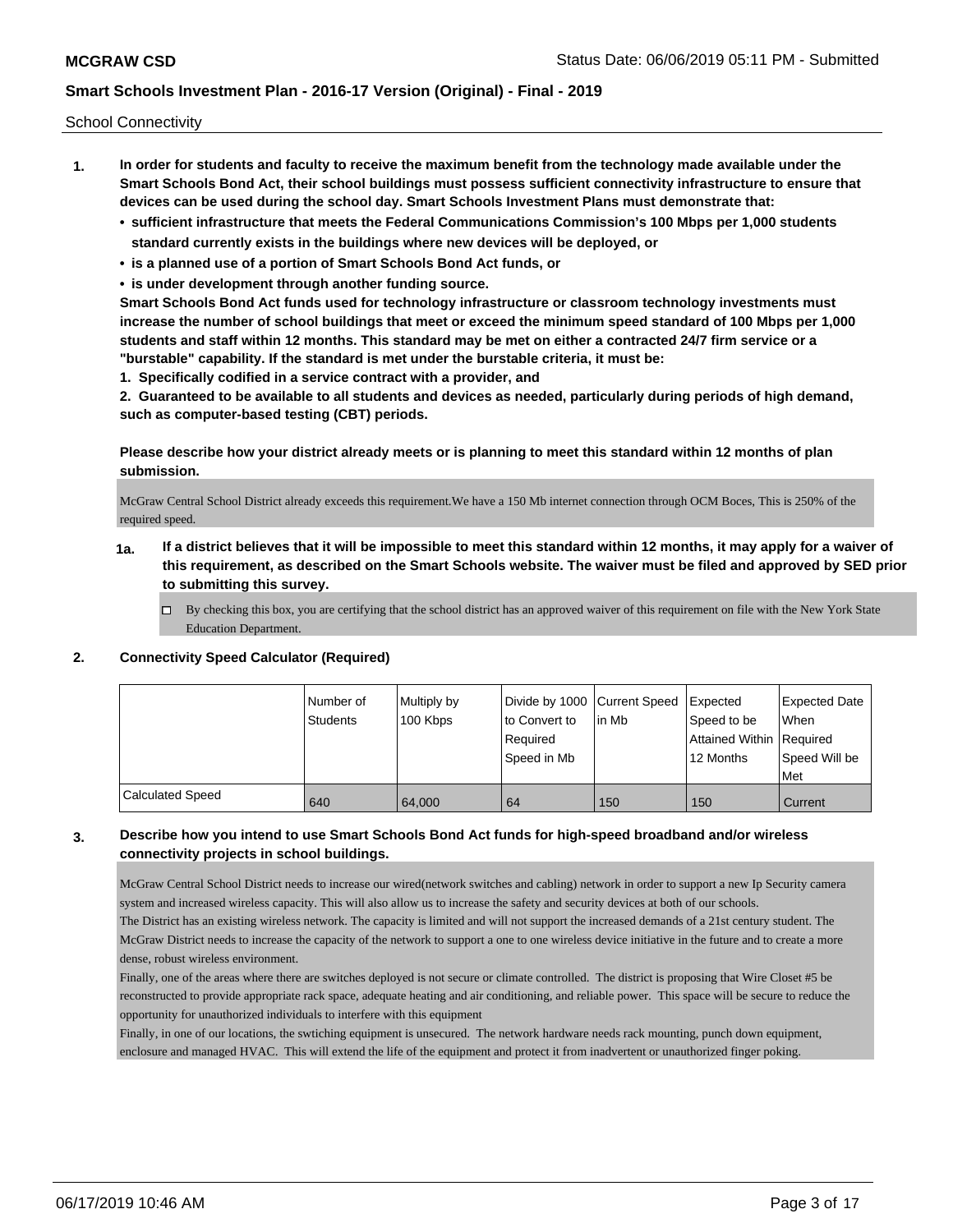School Connectivity

**4. Describe the linkage between the district's District Instructional Technology Plan and the proposed projects. (There should be a link between your response to this question and your response to Question 1 in Part E. Curriculum and Instruction "What are the district's plans to use digital connectivity and technology to improve teaching and learning?)**

The development of technology tools that support communication and collaboration have given rise to rich online communities. These communities can provide opportunities for teachers to become learners, students to facilitate conversation and collaboration as well as extending the learning environment. The district wishes to increase equitable access to technology through the use of the mobile wireless technologies. Technology-based learning and assessment systems will be pivotal in improving student learning and generating data that can be used to continuously improve education systems at all levels. Technology will help us execute collaborative teaching strategies combined with professional learning to better connect our educators. Finally, technology will help students to meet college and career readiness goals.

**5. If the district wishes to have students and staff access the Internet from wireless devices within the school building, or in close proximity to it, it must first ensure that it has a robust Wi-Fi network in place that has sufficient bandwidth to meet user demand.**

**Please describe how you have quantified this demand and how you plan to meet this demand.**

During the 2016-17 school year, McGraw Central worked with the Central New York Regional Information Center to evaluate the existing wireless network, the physical educational spaces, and the educational program that each location supports. In consult with the CNYRIC planners and the Cisco design team at Annese and Associates, a long term plan to deliver a robust wireless environment was developed. That plan is reflected in this application.

**6. As indicated on Page 5 of the guidance, the Office of Facilities Planning will have to conduct a preliminary review of all capital projects, including connectivity projects.**

**Please indicate on a separate row each project number given to you by the Office of Facilities Planning.**

| <b>Project Number</b> |
|-----------------------|
| 11-03-04-04-7-999-BA1 |
| 11-03-04-04-7-999-004 |

**7. Certain high-tech security and connectivity infrastructure projects may be eligible for an expedited review process as determined by the Office of Facilities Planning.**

**Was your project deemed eligible for streamlined review?**

Yes

**7a. Districts that choose the Streamlined Review Process will be required to certify that they have reviewed all installations with their licensed architect or engineer of record and provide that person's name and license number. The licensed professional must review the products and proposed method of installation prior to implementation and review the work during and after completion in order to affirm that the work was codecompliant, if requested.**

I certify that I have reviewed all installations with a licensed architect or engineer of record.

**8. Include the name and license number of the architect or engineer of record.**

| Name         | License Number |
|--------------|----------------|
| Jeff Robbins | 35151          |

**9. If you are submitting an allocation for School Connectivity complete this table. Note that the calculated Total at the bottom of the table must equal the Total allocation for this category that you entered in the SSIP Overview overall budget.**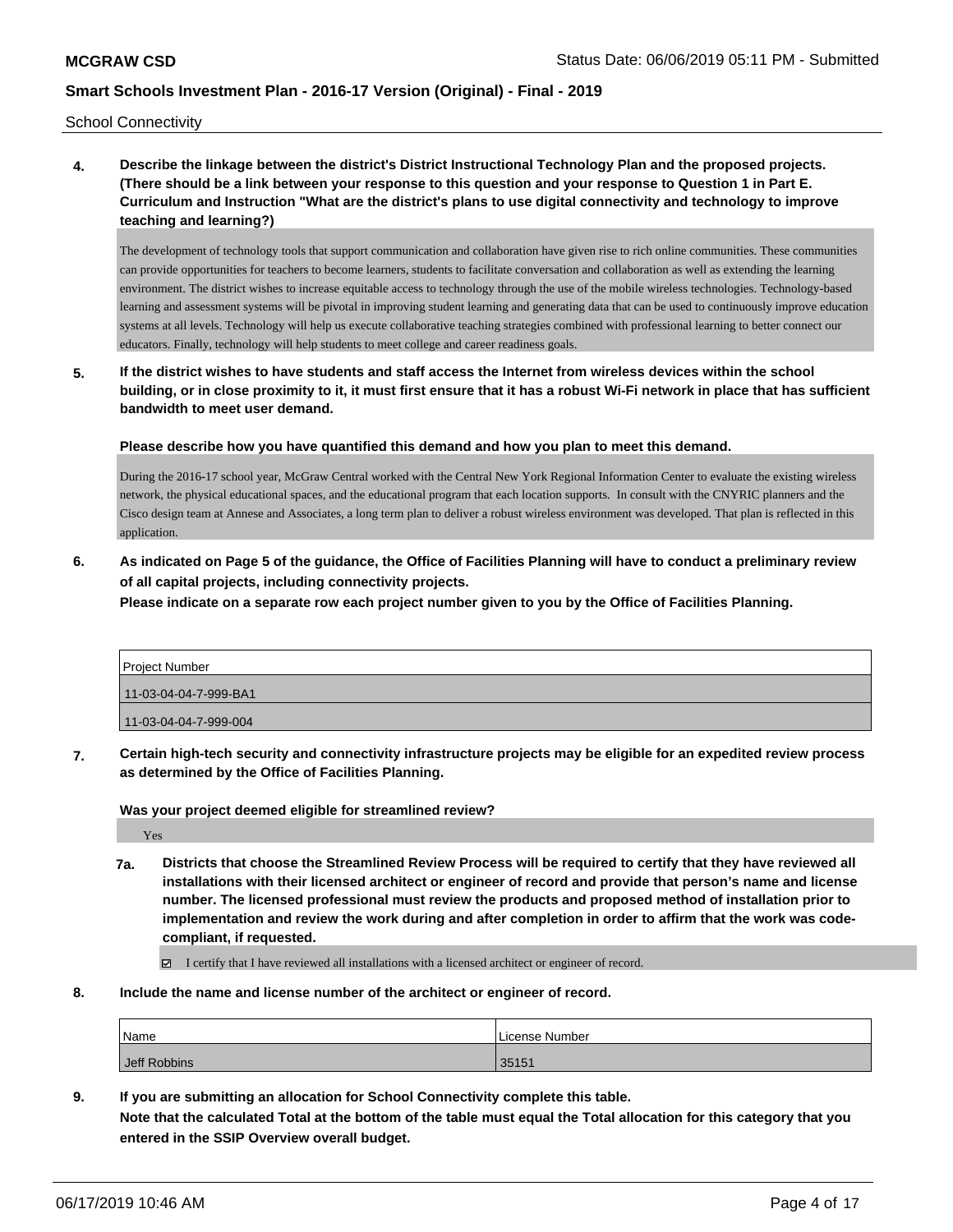School Connectivity

|                                            | Sub-           |
|--------------------------------------------|----------------|
|                                            | Allocation     |
| Network/Access Costs                       | 120,725        |
| <b>Outside Plant Costs</b>                 | $\overline{0}$ |
| School Internal Connections and Components | 39,000         |
| Professional Services                      | $\overline{0}$ |
| Testing                                    | $\overline{0}$ |
| <b>Other Upfront Costs</b>                 | (No Response)  |
| <b>Other Costs</b>                         | $\mathbf 0$    |
| Totals:                                    | 159,725        |

**10. Please detail the type, quantity, per unit cost and total cost of the eligible items under each sub-category. This is especially important for any expenditures listed under the "Other" category. All expenditures must be eligible for tax-exempt financing to be reimbursed through the SSBA. Sufficient detail must be provided so that we can verify this is the case. If you have any questions, please contact us directly through smartschools@nysed.gov. NOTE: Wireless Access Points should be included in this category, not under Classroom Educational Technology, except those that will be loaned/purchased for nonpublic schools.**

| Select the allowable expenditure<br>type.<br>Repeat to add another item under<br>each type.                                                              | Item to be purchased                                                                                                  | Quantity       | Cost per Item | <b>Total Cost</b> |
|----------------------------------------------------------------------------------------------------------------------------------------------------------|-----------------------------------------------------------------------------------------------------------------------|----------------|---------------|-------------------|
| Network/Access Costs                                                                                                                                     | Cisco Catalyst 2960-x 24 GigE, 10G<br>PoE 370W with Stacking module                                                   | 1              | 2,885         | 2,885             |
| Network/Access Costs                                                                                                                                     | Cisco Catalyst 2960-x 48 GigE PoE<br>740W, 10G with Stacking module,<br>Firepower 2000 Wire Mgmt Brackets             | $\overline{4}$ | 4,855         | 19,420            |
| Network/Access Costs                                                                                                                                     | Cisco Catalyst 2960-x 48 GigE PoE<br>740W, 10G with Stacking module                                                   | 10             | 4.716         | 47,160            |
| Network/Access Costs<br>Cisco Catalyst 3850 48 port Mgig<br>UPoE, IP Services, Stacking Module<br>and 10G Uplink Module, redundant<br>1100w Power supply |                                                                                                                       | $\overline{2}$ | 16,290        | 32,580            |
| <b>Network/Access Costs</b>                                                                                                                              | Meraki MR54 Wireless Access Point                                                                                     | 20             | 934           | 18,680            |
| <b>Connections/Components</b>                                                                                                                            | Wireless Access Point Cabling -<br>Construction budget for two<br>Category6A Data Drops per wireless<br>access point. | 20             | 1,200         | 24,000            |
| <b>Connections/Components</b>                                                                                                                            | Data Room Improvements - New<br>Patch Panels, Rack, UPS, Cable<br>Management and Misc. Hardware                       | 1              | 15,000        | 15,000            |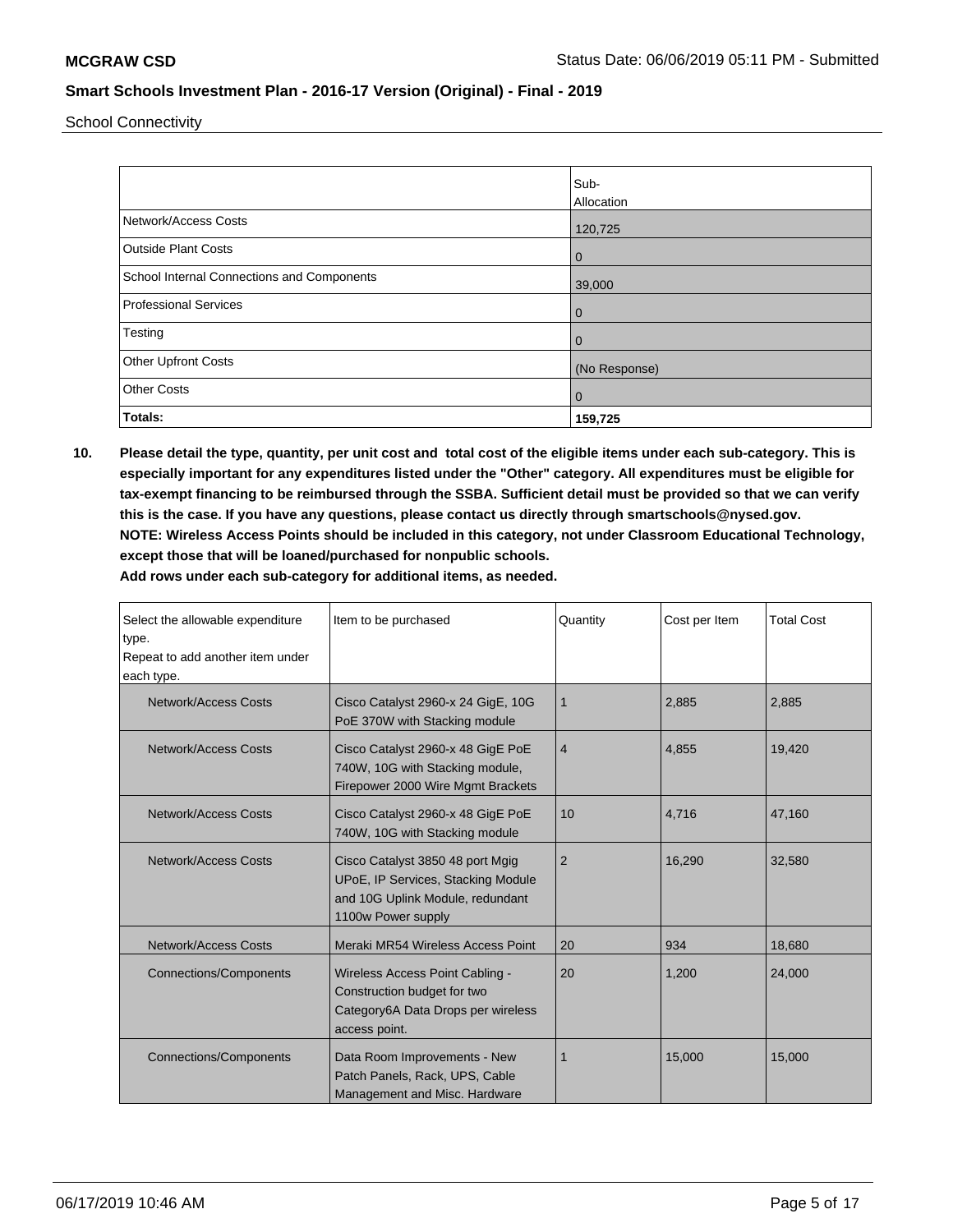Community Connectivity (Broadband and Wireless)

**1. Describe how you intend to use Smart Schools Bond Act funds for high-speed broadband and/or wireless connectivity projects in the community.**

(No Response)

**2. Please describe how the proposed project(s) will promote student achievement and increase student and/or staff access to the Internet in a manner that enhances student learning and/or instruction outside of the school day and/or school building.**

(No Response)

**3. Community connectivity projects must comply with all the necessary local building codes and regulations (building and related permits are not required prior to plan submission).**

 $\Box$  I certify that we will comply with all the necessary local building codes and regulations.

**4. Please describe the physical location of the proposed investment.**

(No Response)

**5. Please provide the initial list of partners participating in the Community Connectivity Broadband Project, along with their Federal Tax Identification (Employer Identification) number.**

| <b>Project Partners</b> | Federal ID#   |
|-------------------------|---------------|
| (No Response)           | (No Response) |

**6. If you are submitting an allocation for Community Connectivity, complete this table.**

**Note that the calculated Total at the bottom of the table must equal the Total allocation for this category that you entered in the SSIP Overview overall budget.**

|                                    | Sub-Allocation |
|------------------------------------|----------------|
| Network/Access Costs               | (No Response)  |
| <b>Outside Plant Costs</b>         | (No Response)  |
| <b>Tower Costs</b>                 | (No Response)  |
| <b>Customer Premises Equipment</b> | (No Response)  |
| <b>Professional Services</b>       | (No Response)  |
| Testing                            | (No Response)  |
| <b>Other Upfront Costs</b>         | (No Response)  |
| <b>Other Costs</b>                 | (No Response)  |
| Totals:                            | 0              |

**7. Please detail the type, quantity, per unit cost and total cost of the eligible items under each sub-category. This is especially important for any expenditures listed under the "Other" category. All expenditures must be capital-bond eligible to be reimbursed through the SSBA. If you have any questions, please contact us directly through smartschools@nysed.gov.**

| Select the allowable expenditure | Item to be purchased | Quantity      | Cost per Item | <b>Total Cost</b> |
|----------------------------------|----------------------|---------------|---------------|-------------------|
| type.                            |                      |               |               |                   |
| Repeat to add another item under |                      |               |               |                   |
| each type.                       |                      |               |               |                   |
| (No Response)                    | (No Response)        | (No Response) | (No Response) | (No Response)     |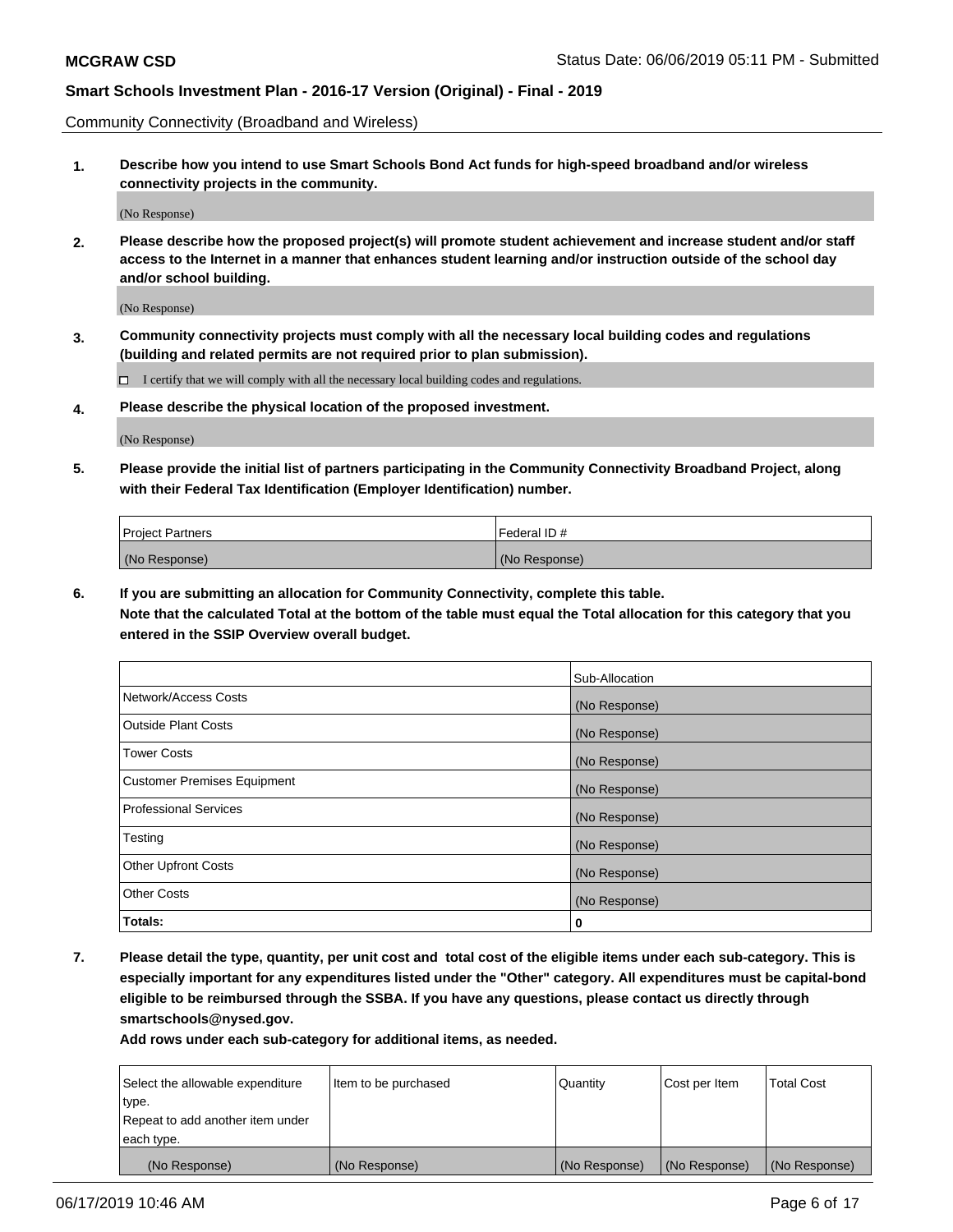### Classroom Learning Technology

**1. In order for students and faculty to receive the maximum benefit from the technology made available under the Smart Schools Bond Act, their school buildings must possess sufficient connectivity infrastructure to ensure that devices can be used during the school day. Smart Schools Investment Plans must demonstrate that sufficient infrastructure that meets the Federal Communications Commission's 100 Mbps per 1,000 students standard currently exists in the buildings where new devices will be deployed, or is a planned use of a portion of Smart Schools Bond Act funds, or is under development through another funding source. Smart Schools Bond Act funds used for technology infrastructure or classroom technology investments must increase the number of school buildings that meet or exceed the minimum speed standard of 100 Mbps per 1,000**

**students and staff within 12 months. This standard may be met on either a contracted 24/7 firm service or a "burstable" capability. If the standard is met under the burstable criteria, it must be:**

**1. Specifically codified in a service contract with a provider, and**

**2. Guaranteed to be available to all students and devices as needed, particularly during periods of high demand, such as computer-based testing (CBT) periods.**

**Please describe how your district already meets or is planning to meet this standard within 12 months of plan submission.**

(No Response)

- **1a. If a district believes that it will be impossible to meet this standard within 12 months, it may apply for a waiver of this requirement, as described on the Smart Schools website. The waiver must be filed and approved by SED prior to submitting this survey.**
	- By checking this box, you are certifying that the school district has an approved waiver of this requirement on file with the New York State Education Department.

#### **2. Connectivity Speed Calculator (Required)**

|                         | l Number of<br>Students | Multiply by<br>100 Kbps | to Convert to<br>Required<br>Speed in Mb | Divide by 1000 Current Speed Expected<br>lin Mb | Speed to be<br>Attained Within Required<br>12 Months | Expected Date<br>When<br>Speed Will be<br>Met |
|-------------------------|-------------------------|-------------------------|------------------------------------------|-------------------------------------------------|------------------------------------------------------|-----------------------------------------------|
| <b>Calculated Speed</b> | (No<br>Response)        | (No Response)           | (No<br>Response)                         | (No<br>Response)                                | (No<br>Response)                                     | (No<br>Response)                              |

**3. If the district wishes to have students and staff access the Internet from wireless devices within the school building, or in close proximity to it, it must first ensure that it has a robust Wi-Fi network in place that has sufficient bandwidth to meet user demand.**

**Please describe how you have quantified this demand and how you plan to meet this demand.**

(No Response)

**4. All New York State public school districts are required to complete and submit an Instructional Technology Plan survey to the New York State Education Department in compliance with Section 753 of the Education Law and per Part 100.12 of the Commissioner's Regulations.**

**Districts that include educational technology purchases as part of their Smart Schools Investment Plan must have a submitted and approved Instructional Technology Plan survey on file with the New York State Education Department.**

- $\Box$  By checking this box, you are certifying that the school district has an approved Instructional Technology Plan survey on file with the New York State Education Department.
- **5. Describe the devices you intend to purchase and their compatibility with existing or planned platforms or systems. Specifically address the adequacy of each facility's electrical, HVAC and other infrastructure necessary to install and support the operation of the planned technology.**

(No Response)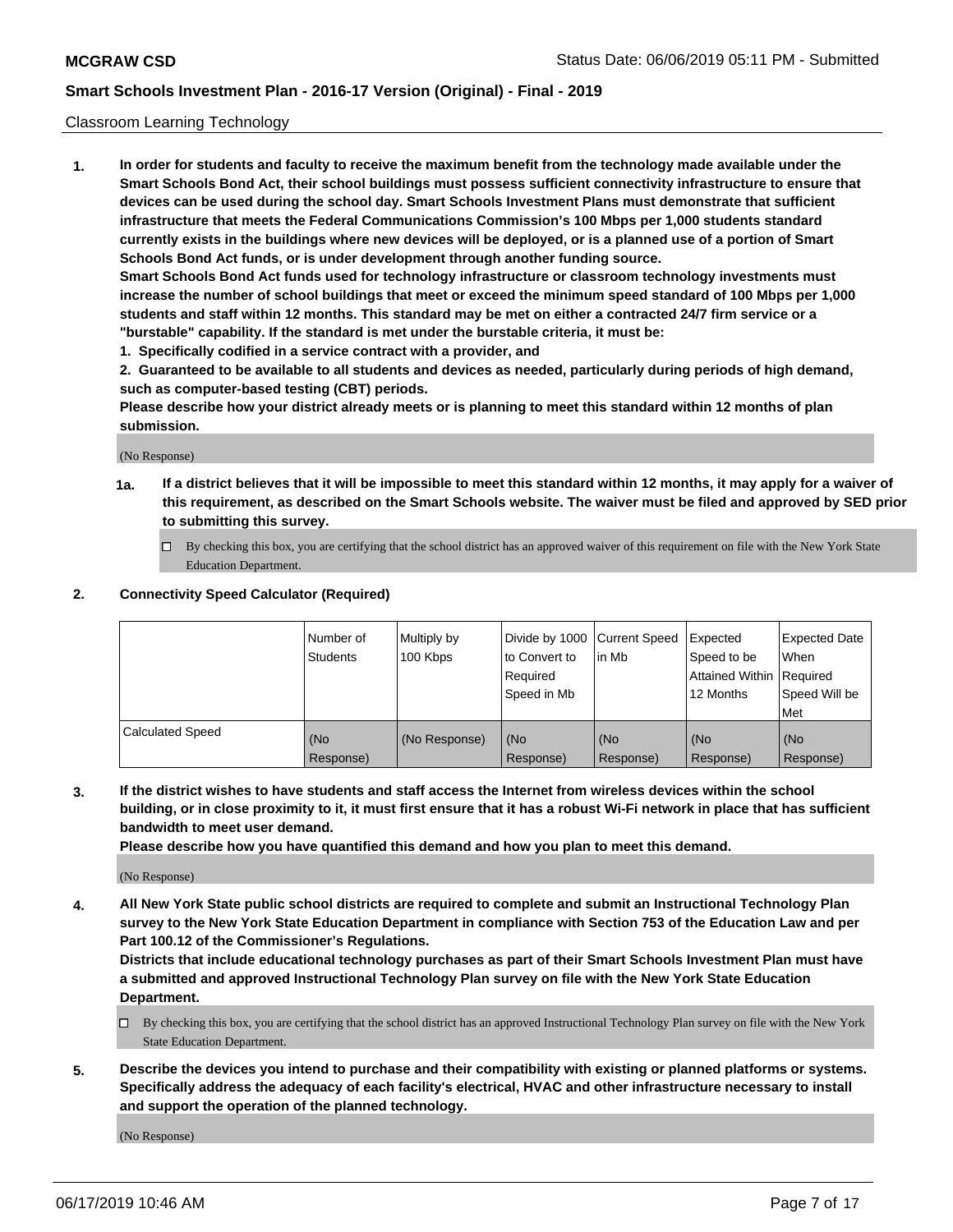#### Classroom Learning Technology

- **6. Describe how the proposed technology purchases will:**
	- **> enhance differentiated instruction;**
	- **> expand student learning inside and outside the classroom;**
	- **> benefit students with disabilities and English language learners; and**
	- **> contribute to the reduction of other learning gaps that have been identified within the district.**

**The expectation is that districts will place a priority on addressing the needs of students who struggle to succeed in a rigorous curriculum. Responses in this section should specifically address this concern and align with the district's Instructional Technology Plan (in particular Question 2 of E. Curriculum and Instruction: "Does the district's instructional technology plan address the needs of students with disabilities to ensure equitable access to instruction, materials and assessments?" and Question 3 of the same section: "Does the district's instructional technology plan address the provision of assistive technology specifically for students with disabilities to ensure access to and participation in the general curriculum?"**

(No Response)

**7. Where appropriate, describe how the proposed technology purchases will enhance ongoing communication with parents and other stakeholders and help the district facilitate technology-based regional partnerships, including distance learning and other efforts.**

(No Response)

**8. Describe the district's plan to provide professional development to ensure that administrators, teachers and staff can employ the technology purchased to enhance instruction successfully.**

**Note: This response should be aligned and expanded upon in accordance with your district's response to Question 1 of F. Professional Development of your Instructional Technology Plan: "Please provide a summary of professional development offered to teachers and staff, for the time period covered by this plan, to support technology to enhance teaching and learning. Please include topics, audience and method of delivery within your summary."**

(No Response)

- **9. Districts must contact the SUNY/CUNY teacher preparation program that supplies the largest number of the district's new teachers to request advice on innovative uses and best practices at the intersection of pedagogy and educational technology.**
	- By checking this box, you certify that you have contacted the SUNY/CUNY teacher preparation program that supplies the largest number of your new teachers to request advice on these issues.
	- **9a. Please enter the name of the SUNY or CUNY Institution that you contacted.**

(No Response)

**9b. Enter the primary Institution phone number.**

(No Response)

**9c. Enter the name of the contact person with whom you consulted and/or will be collaborating with on innovative uses of technology and best practices.**

(No Response)

**10. A district whose Smart Schools Investment Plan proposes the purchase of technology devices and other hardware must account for nonpublic schools in the district.**

**Are there nonpublic schools within your school district?**

Yes

 $\square$  No

**11. Nonpublic Classroom Technology Loan Calculator**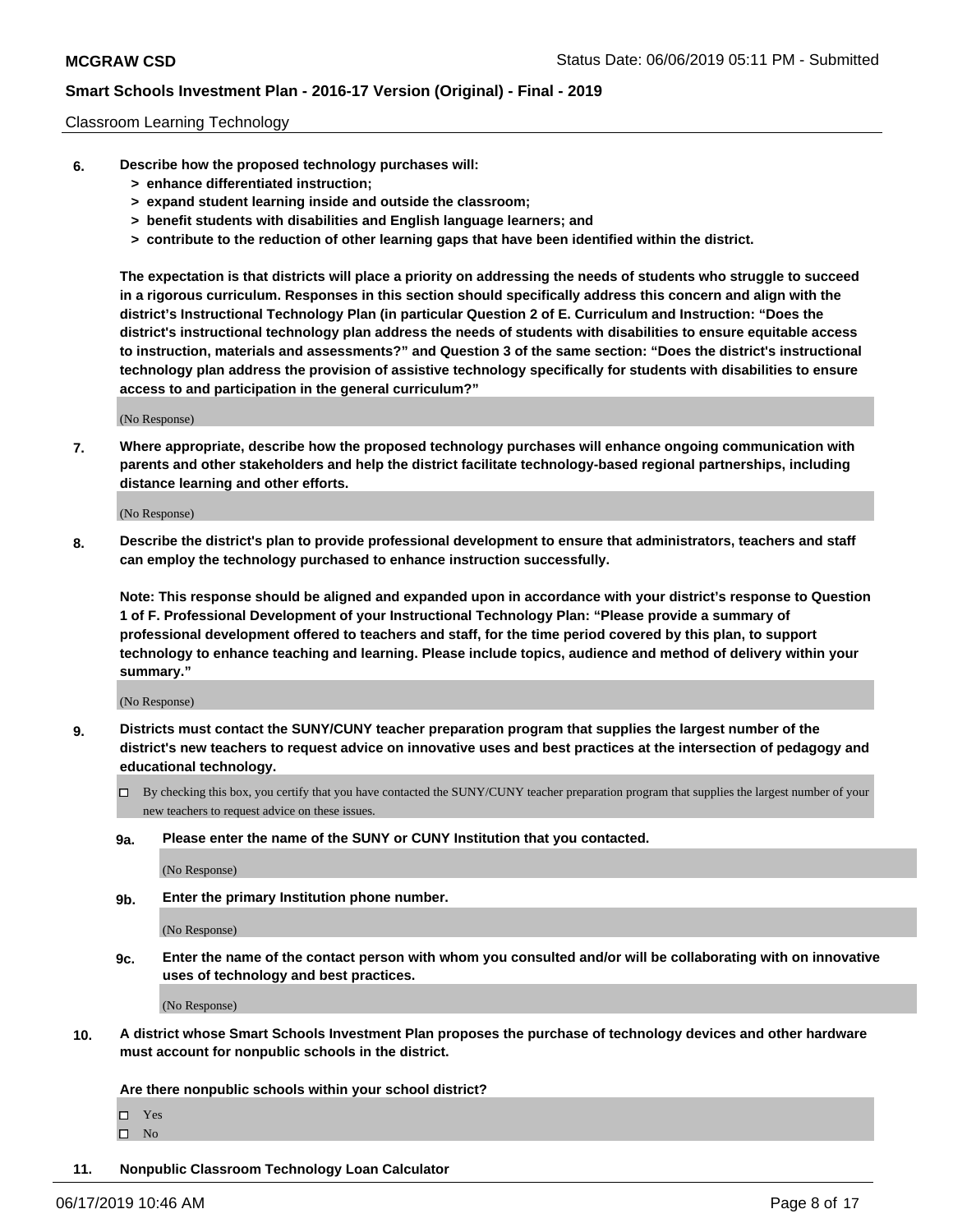### Classroom Learning Technology

**The Smart Schools Bond Act provides that any Classroom Learning Technology purchases made using Smart Schools funds shall be lent, upon request, to nonpublic schools in the district. However, no school district shall be required to loan technology in amounts greater than the total obtained and spent on technology pursuant to the Smart Schools Bond Act and the value of such loan may not exceed the total of \$250 multiplied by the nonpublic school enrollment in the base year at the time of enactment. See:**

**http://www.p12.nysed.gov/mgtserv/smart\_schools/docs/Smart\_Schools\_Bond\_Act\_Guidance\_04.27.15\_Final.pdf.**

|                                       | 1. Classroom<br>Technology<br>Sub-allocation | 2. Public<br>l Enrollment<br>$(2014-15)$ | l 3. Nonpublic<br>l Enrollment<br>$(2014 - 15)$ | l 4. Sum of<br>Public and<br>l Nonpublic<br>Enrollment                                        | 15. Total Per<br>Pupil Sub-<br>l allocation | l 6. Total<br>Nonpublic Loan<br>Amount |
|---------------------------------------|----------------------------------------------|------------------------------------------|-------------------------------------------------|-----------------------------------------------------------------------------------------------|---------------------------------------------|----------------------------------------|
| Calculated Nonpublic Loan<br>l Amount |                                              |                                          |                                                 | (No Response)   (No Response)   (No Response)   (No Response)   (No Response)   (No Response) |                                             |                                        |

**12. To ensure the sustainability of technology purchases made with Smart Schools funds, districts must demonstrate a long-term plan to maintain and replace technology purchases supported by Smart Schools Bond Act funds. This sustainability plan shall demonstrate a district's capacity to support recurring costs of use that are ineligible for Smart Schools Bond Act funding such as device maintenance, technical support, Internet and wireless fees, maintenance of hotspots, staff professional development, building maintenance and the replacement of incidental items. Further, such a sustainability plan shall include a long-term plan for the replacement of purchased devices and equipment at the end of their useful life with other funding sources.**

 $\Box$  By checking this box, you certify that the district has a sustainability plan as described above.

**13. Districts must ensure that devices purchased with Smart Schools Bond funds will be distributed, prepared for use, maintained and supported appropriately. Districts must maintain detailed device inventories in accordance with generally accepted accounting principles.**

By checking this box, you certify that the district has a distribution and inventory management plan and system in place.

**14. If you are submitting an allocation for Classroom Learning Technology complete this table. Note that the calculated Total at the bottom of the table must equal the Total allocation for this category that you entered in the SSIP Overview overall budget.**

|                          | Sub-Allocation |
|--------------------------|----------------|
| Interactive Whiteboards  | (No Response)  |
| <b>Computer Servers</b>  | (No Response)  |
| <b>Desktop Computers</b> | (No Response)  |
| <b>Laptop Computers</b>  | (No Response)  |
| <b>Tablet Computers</b>  | (No Response)  |
| <b>Other Costs</b>       | (No Response)  |
| Totals:                  | 0              |

**15. Please detail the type, quantity, per unit cost and total cost of the eligible items under each sub-category. This is especially important for any expenditures listed under the "Other" category. All expenditures must be capital-bond eligible to be reimbursed through the SSBA. If you have any questions, please contact us directly through smartschools@nysed.gov.**

**Please specify in the "Item to be Purchased" field which specific expenditures and items are planned to meet the district's nonpublic loan requirement, if applicable.**

**NOTE: Wireless Access Points that will be loaned/purchased for nonpublic schools should ONLY be included in this category, not under School Connectivity, where public school districts would list them.**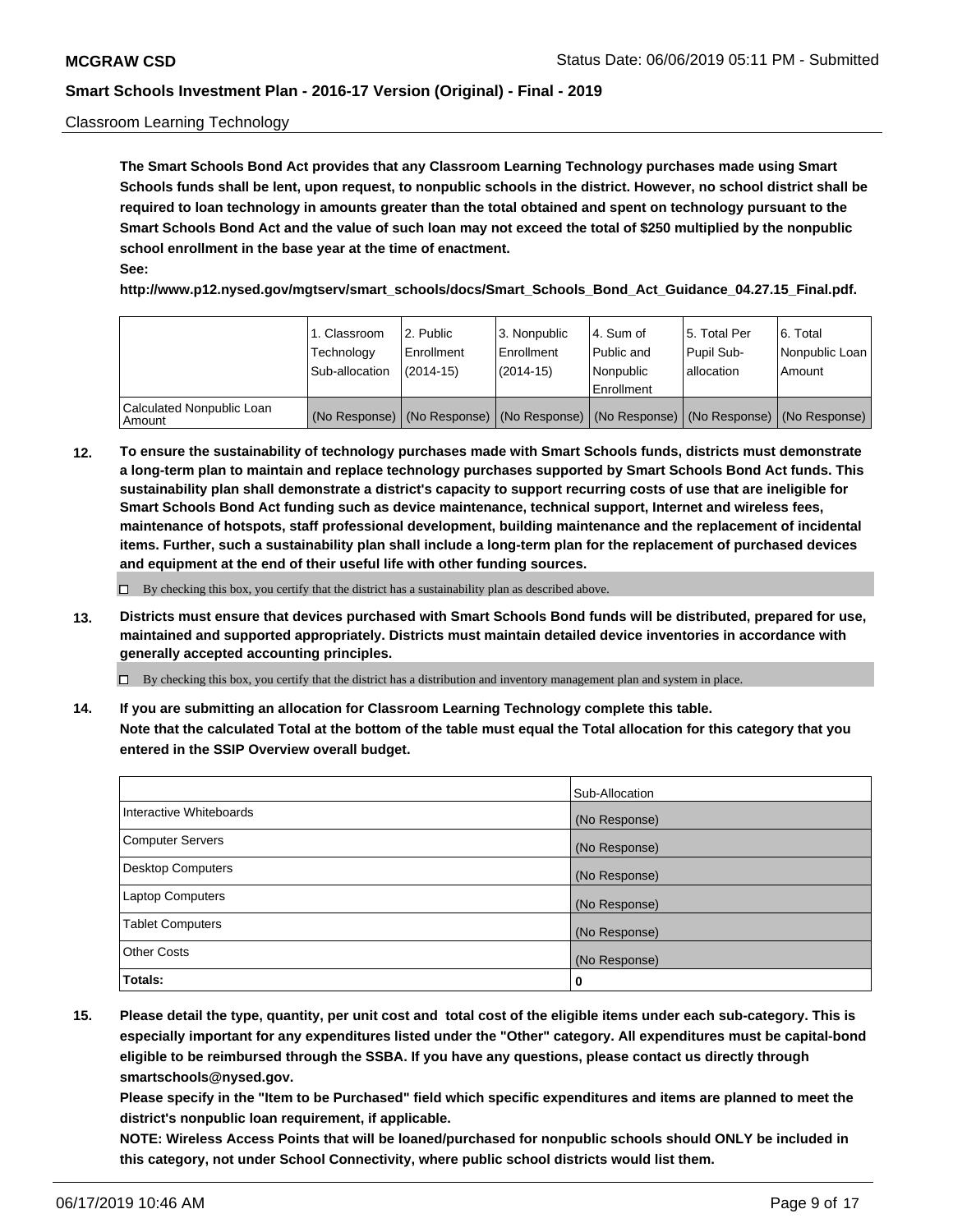Classroom Learning Technology

| Select the allowable expenditure | Iltem to be Purchased | Quantity      | Cost per Item | <b>Total Cost</b> |
|----------------------------------|-----------------------|---------------|---------------|-------------------|
| type.                            |                       |               |               |                   |
| Repeat to add another item under |                       |               |               |                   |
| each type.                       |                       |               |               |                   |
| (No Response)                    | (No Response)         | (No Response) | (No Response) | (No Response)     |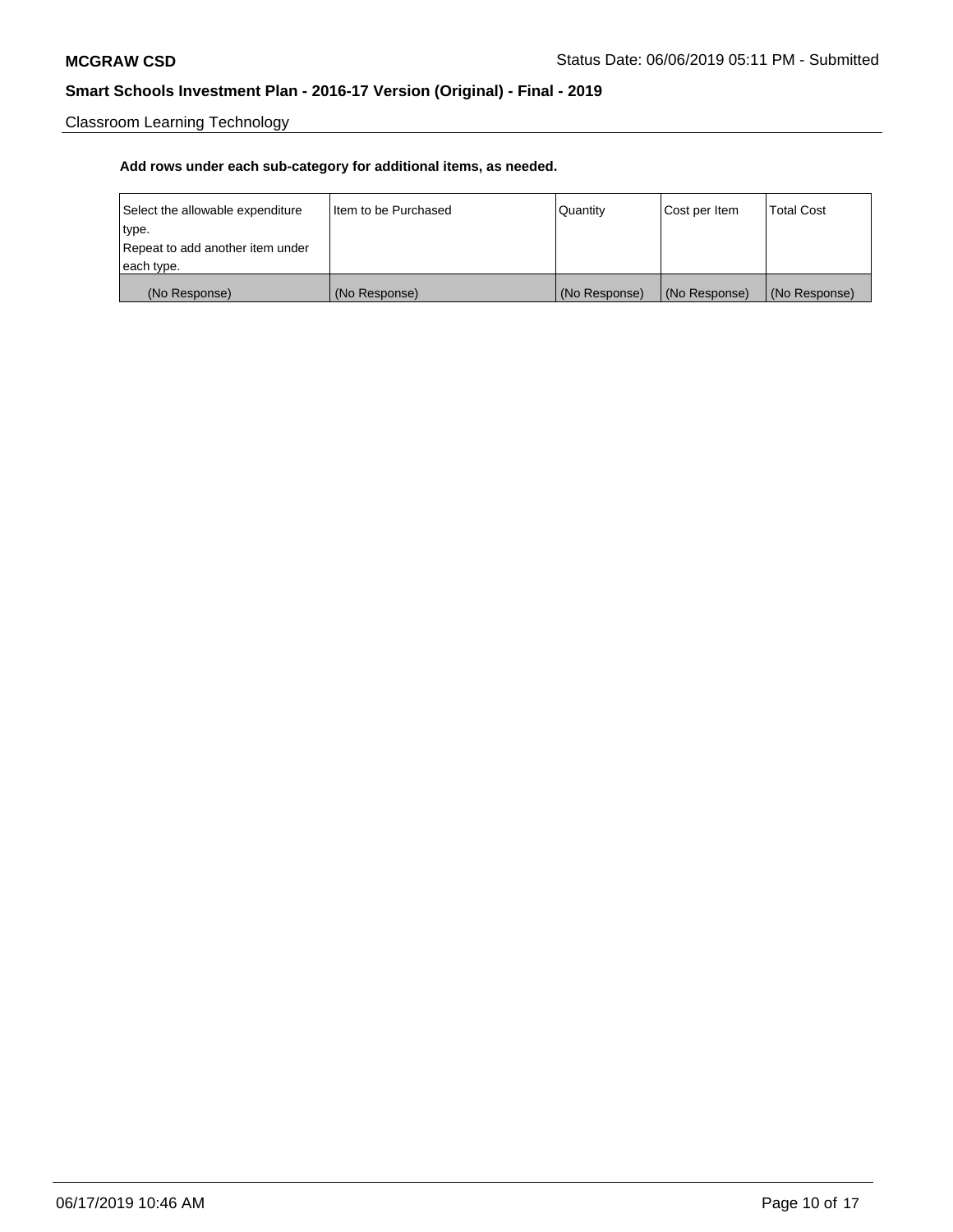#### Pre-Kindergarten Classrooms

**1. Provide information regarding how and where the district is currently serving pre-kindergarten students and justify the need for additional space with enrollment projections over 3 years.**

(No Response)

- **2. Describe the district's plan to construct, enhance or modernize education facilities to accommodate prekindergarten programs. Such plans must include:**
	- **Specific descriptions of what the district intends to do to each space;**
	- **An affirmation that pre-kindergarten classrooms will contain a minimum of 900 square feet per classroom;**
	- **The number of classrooms involved;**
	- **The approximate construction costs per classroom; and**
	- **Confirmation that the space is district-owned or has a long-term lease that exceeds the probable useful life of the improvements.**

(No Response)

**3. Smart Schools Bond Act funds may only be used for capital construction costs. Describe the type and amount of additional funds that will be required to support ineligible ongoing costs (e.g. instruction, supplies) associated with any additional pre-kindergarten classrooms that the district plans to add.**

(No Response)

**4. All plans and specifications for the erection, repair, enlargement or remodeling of school buildings in any public school district in the State must be reviewed and approved by the Commissioner. Districts that plan capital projects using their Smart Schools Bond Act funds will undergo a Preliminary Review Process by the Office of Facilities Planning.**

**Please indicate on a separate row each project number given to you by the Office of Facilities Planning.**

| Project Number |  |
|----------------|--|
| (No Response)  |  |
|                |  |

**5. If you have made an allocation for Pre-Kindergarten Classrooms, complete this table.**

**Note that the calculated Total at the bottom of the table must equal the Total allocation for this category that you entered in the SSIP Overview overall budget.**

|                                          | Sub-Allocation |
|------------------------------------------|----------------|
| Construct Pre-K Classrooms               | (No Response)  |
| Enhance/Modernize Educational Facilities | (No Response)  |
| <b>Other Costs</b>                       | (No Response)  |
| Totals:                                  | 0              |

**6. Please detail the type, quantity, per unit cost and total cost of the eligible items under each sub-category. This is especially important for any expenditures listed under the "Other" category. All expenditures must be capital-bond eligible to be reimbursed through the SSBA. If you have any questions, please contact us directly through smartschools@nysed.gov.**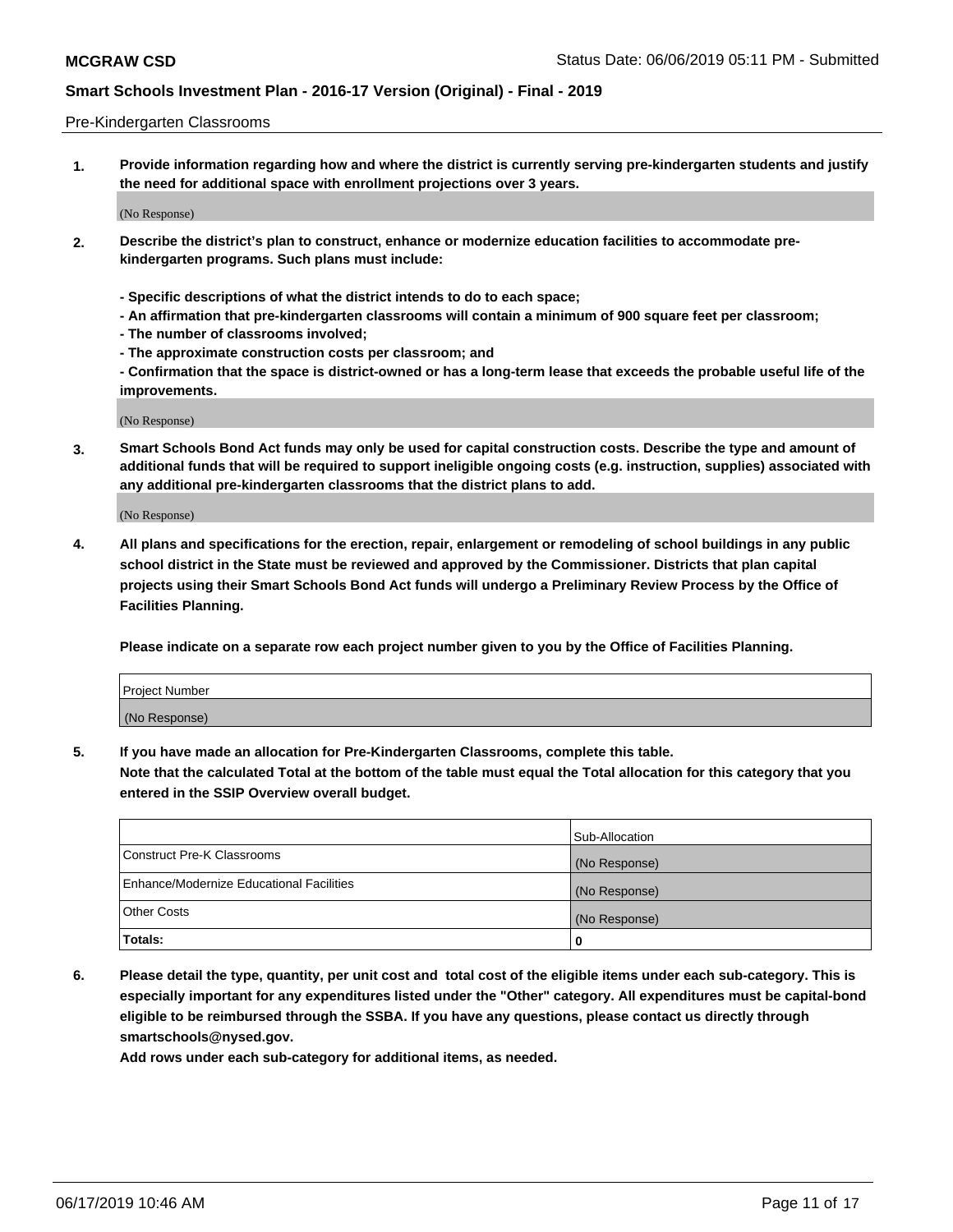Pre-Kindergarten Classrooms

| Select the allowable expenditure<br>type. | Item to be purchased | l Quantitv    | Cost per Item | <b>Total Cost</b> |
|-------------------------------------------|----------------------|---------------|---------------|-------------------|
| Repeat to add another item under          |                      |               |               |                   |
| each type.                                |                      |               |               |                   |
| (No Response)                             | (No Response)        | (No Response) | (No Response) | (No Response)     |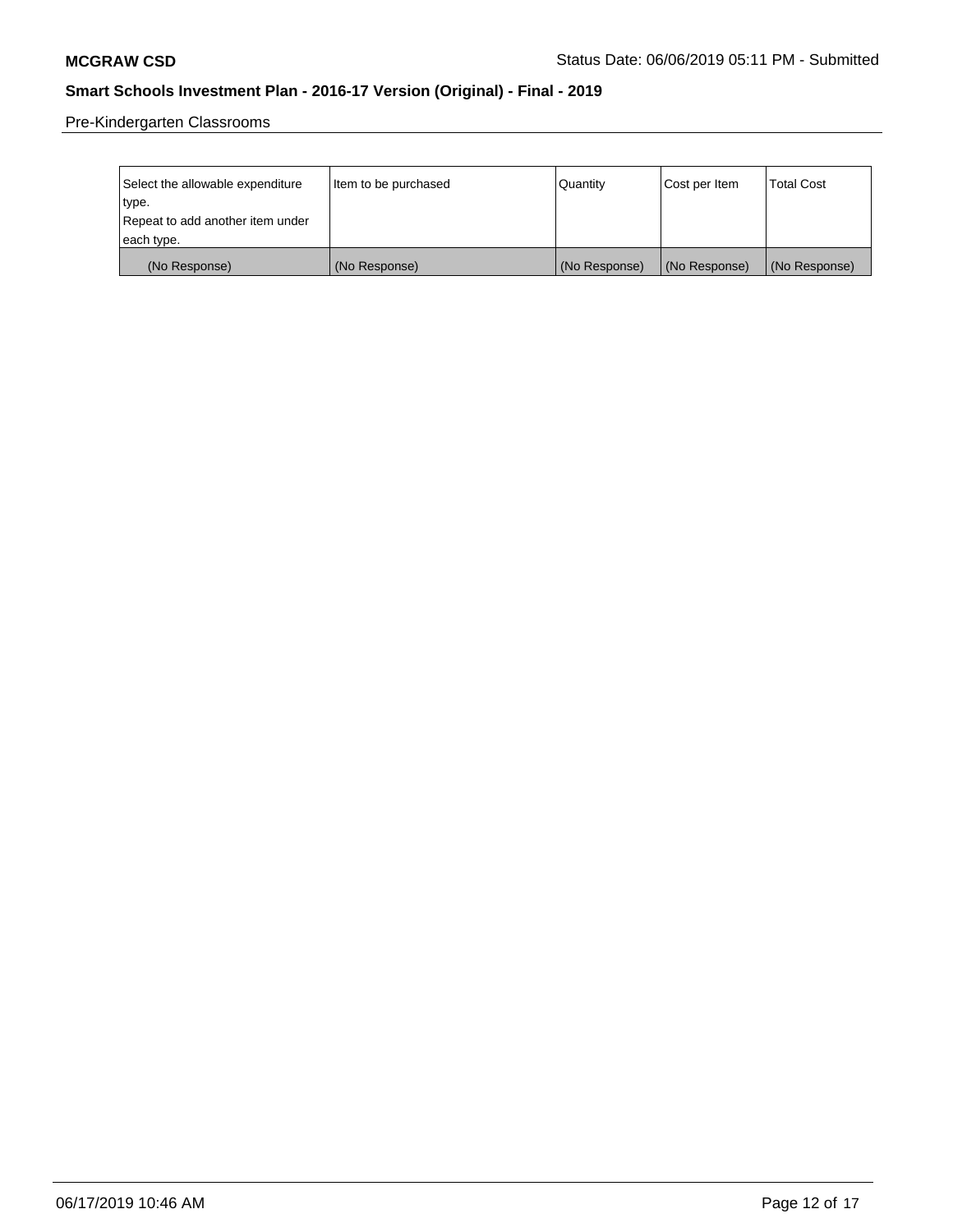Replace Transportable Classrooms

**1. Describe the district's plan to construct, enhance or modernize education facilities to provide high-quality instructional space by replacing transportable classrooms.**

(No Response)

**2. All plans and specifications for the erection, repair, enlargement or remodeling of school buildings in any public school district in the State must be reviewed and approved by the Commissioner. Districts that plan capital projects using their Smart Schools Bond Act funds will undergo a Preliminary Review Process by the Office of Facilities Planning.**

**Please indicate on a separate row each project number given to you by the Office of Facilities Planning.**

| Project Number |  |
|----------------|--|
|                |  |
|                |  |
|                |  |
|                |  |
| (No Response)  |  |
|                |  |
|                |  |
|                |  |

**3. For large projects that seek to blend Smart Schools Bond Act dollars with other funds, please note that Smart Schools Bond Act funds can be allocated on a pro rata basis depending on the number of new classrooms built that directly replace transportable classroom units.**

**If a district seeks to blend Smart Schools Bond Act dollars with other funds describe below what other funds are being used and what portion of the money will be Smart Schools Bond Act funds.**

(No Response)

**4. If you have made an allocation for Replace Transportable Classrooms, complete this table. Note that the calculated Total at the bottom of the table must equal the Total allocation for this category that you entered in the SSIP Overview overall budget.**

|                                                | Sub-Allocation |
|------------------------------------------------|----------------|
| Construct New Instructional Space              | (No Response)  |
| Enhance/Modernize Existing Instructional Space | (No Response)  |
| <b>Other Costs</b>                             | (No Response)  |
| Totals:                                        | 0              |

**5. Please detail the type, quantity, per unit cost and total cost of the eligible items under each sub-category. This is especially important for any expenditures listed under the "Other" category. All expenditures must be capital-bond eligible to be reimbursed through the SSBA. If you have any questions, please contact us directly through smartschools@nysed.gov.**

| Select the allowable expenditure | Item to be purchased | l Quantitv    | Cost per Item | <b>Total Cost</b> |
|----------------------------------|----------------------|---------------|---------------|-------------------|
| type.                            |                      |               |               |                   |
| Repeat to add another item under |                      |               |               |                   |
| each type.                       |                      |               |               |                   |
| (No Response)                    | (No Response)        | (No Response) | (No Response) | (No Response)     |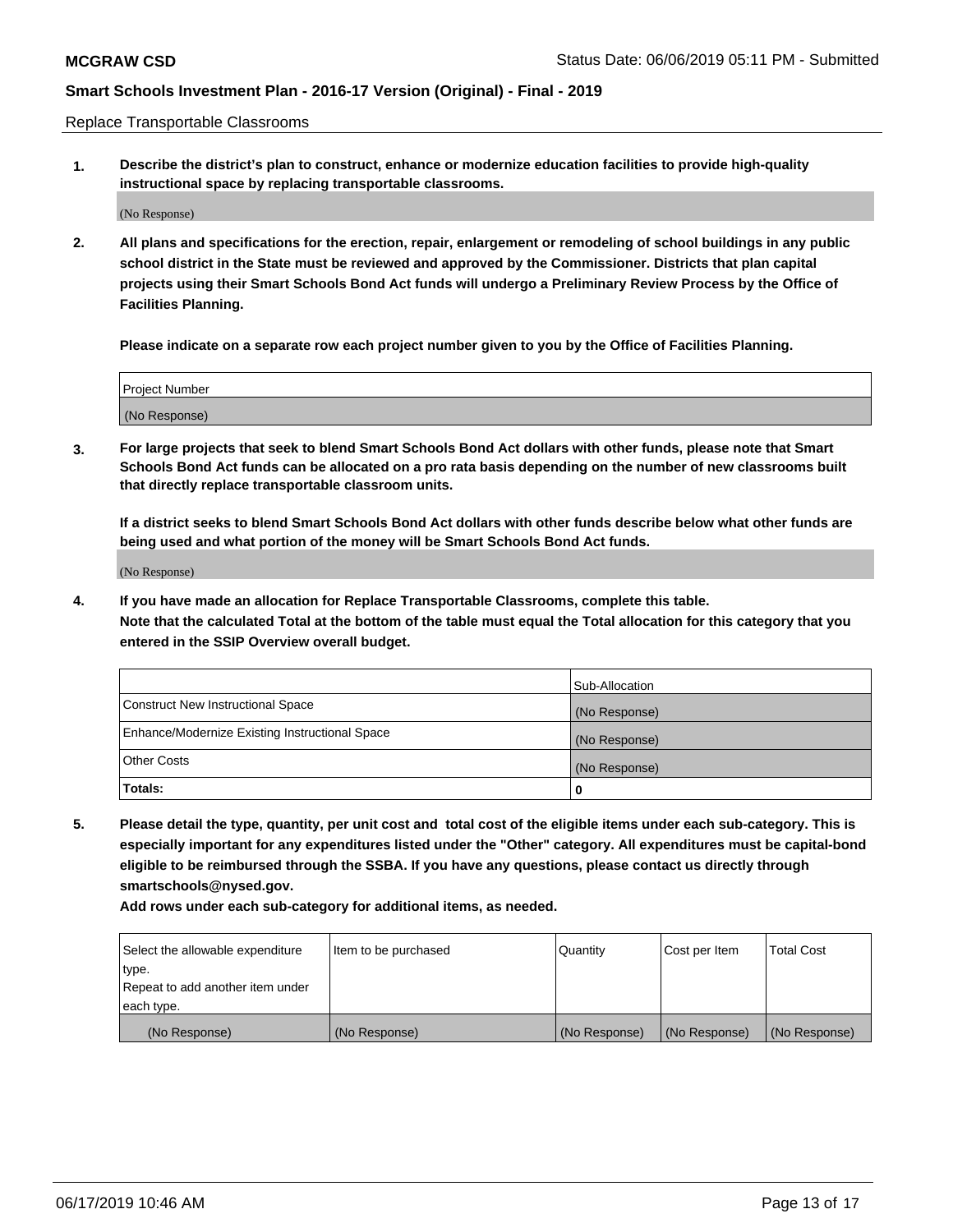### High-Tech Security Features

## **1. Describe how you intend to use Smart Schools Bond Act funds to install high-tech security features in school buildings and on school campuses.**

A safe, secure learning environment is part of the foundation to student learning, McGraw Central Schools wishes to implement new services that could improve on their current security systems.

The first component of the security plan is to install digital IP cameras at critical locations in the district. These cameras will be connected to a new video security server. This server will provide extensive video storage capacity for extended data retention, as well as a manageable supervisory component that will make it easier to find and preserve video of events.

The video system will also connect to an upgraded door access system to identify individuals and track their locations in the buildings. The smart schools bond act funds will be used to install IP mega pixel security cameras in the district's three buildings.

**2. All plans and specifications for the erection, repair, enlargement or remodeling of school buildings in any public school district in the State must be reviewed and approved by the Commissioner. Districts that plan capital projects using their Smart Schools Bond Act funds will undergo a Preliminary Review Process by the Office of Facilities Planning.** 

**Please indicate on a separate row each project number given to you by the Office of Facilities Planning.**

| Project Number        |  |
|-----------------------|--|
| 11-03-04-04-7-999-004 |  |
| 11-03-04-04-7-999-BA1 |  |
|                       |  |

#### **3. Was your project deemed eligible for streamlined Review?**

Yes

 $\square$  No

**3a. Districts with streamlined projects must certify that they have reviewed all installations with their licensed architect or engineer of record, and provide that person's name and license number. The licensed professional must review the products and proposed method of installation prior to implementation and review the work during and after completion in order to affirm that the work was code-compliant, if requested.**

By checking this box, you certify that the district has reviewed all installations with a licensed architect or engineer of record.

#### **4. Include the name and license number of the architect or engineer of record.**

| Name         | License Number |
|--------------|----------------|
| Jeff Robbins | 35151          |

**5. If you have made an allocation for High-Tech Security Features, complete this table. Note that the calculated Total at the bottom of the table must equal the Total allocation for this category that you entered in the SSIP Overview overall budget.**

|                                                      | Sub-Allocation |
|------------------------------------------------------|----------------|
| Capital-Intensive Security Project (Standard Review) | l 0            |
| <b>Electronic Security System</b>                    | 282,527        |
| <b>Entry Control System</b>                          | 74,465         |
| Approved Door Hardening Project                      | l O            |
| <b>Other Costs</b>                                   | 73,500         |
| Totals:                                              | 430,492        |

**6. Please detail the type, quantity, per unit cost and total cost of the eligible items under each sub-category. This is**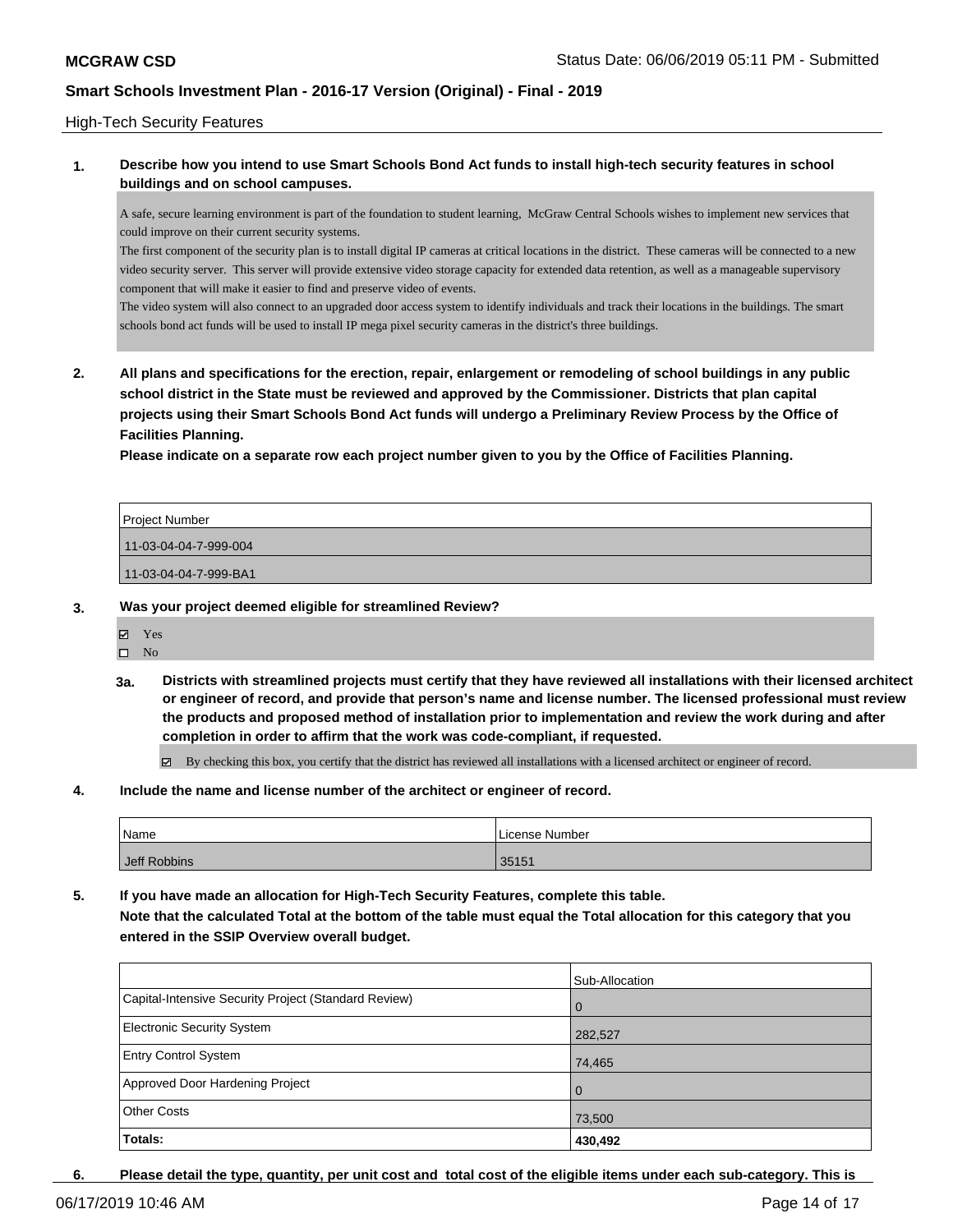## High-Tech Security Features

**especially important for any expenditures listed under the "Other" category. All expenditures must be capital-bond eligible to be reimbursed through the SSBA. If you have any questions, please contact us directly through smartschools@nysed.gov.**

| Select the allowable expenditure<br>type.<br>Repeat to add another item under<br>each type. | Item to be purchased                                                                                                                                                 | Quantity | Cost per Item | <b>Total Cost</b> |
|---------------------------------------------------------------------------------------------|----------------------------------------------------------------------------------------------------------------------------------------------------------------------|----------|---------------|-------------------|
| <b>Electronic Security System</b>                                                           | Avigilon Video recording server with<br>137TB storage and Avigilon ACC<br>Video recording licenses                                                                   | 1.00     | 38,497        | 38,497            |
| <b>Electronic Security System</b>                                                           | Avigilon 16 MP exterior cameras                                                                                                                                      | 5.00     | 7,960         | 39,800            |
| <b>Electronic Security System</b>                                                           | Avigilon 8 MP exterior cameras                                                                                                                                       | 5.00     | 4.500         | 22,500            |
| <b>Electronic Security System</b>                                                           | Avigilon 5 MP exterior cameras                                                                                                                                       | 3.00     | 1,488         | 4,464             |
| <b>Electronic Security System</b>                                                           | Avigilon 3 MP exterior camera                                                                                                                                        | 4.00     | 1,200         | 4,800             |
| <b>Electronic Security System</b>                                                           | Avigilon 3 MP interior camera                                                                                                                                        | 3.00     | 1,000         | 3,000             |
| <b>Electronic Security System</b>                                                           | Avigilon 5 MP interior cameras                                                                                                                                       | 14.00    | 1,100         | 15,400            |
| <b>Electronic Security System</b>                                                           | Day Video Camera Programming<br>Labor                                                                                                                                | 1.00     | 18,030        | 18,030            |
| <b>Electronic Security System</b>                                                           | Camera Cabling & Install                                                                                                                                             | 1.00     | 35,313        | 35,313            |
| <b>Electronic Security System</b>                                                           | <b>Campus Notification Digital Display</b><br><b>Devices</b>                                                                                                         | 2.00     | 2,818         | 5,636             |
| <b>Electronic Security System</b>                                                           | Campus Notification Programming -<br>Day Labor                                                                                                                       | 1.00     | 881           | 881               |
| <b>Electronic Security System</b>                                                           | <b>Campus Notification Install</b>                                                                                                                                   | 1.00     | 3,500         | 3,500             |
| <b>Entry Control System</b>                                                                 | Access Control System Upgrade to<br>Avigilon ACM - includes server<br>upgrade, one access controlled doors,<br>two intercom devices and a two side<br>badge printer. | 1.00     | 29,529        | 29,529            |
| <b>Entry Control System</b>                                                                 | Door Contacts on all exterior doors to<br>monitor open/closed status                                                                                                 | 1.00     | 4,635         | 4,635             |
| <b>Entry Control System</b>                                                                 | <b>Access Control Day Services</b>                                                                                                                                   | 1.00     | 18,436        | 18,436            |
| <b>Entry Control System</b>                                                                 | <b>Access Control Installation</b>                                                                                                                                   | 1.00     | 21,865        | 21,865            |
| <b>Electronic Security System</b>                                                           | <b>Cisco UCM Mass Notification Server</b><br>Software and Licensing                                                                                                  | 1.00     | 54,748        | 54,748            |
| <b>Electronic Security System</b>                                                           | <b>Campus Notification Digital Display</b><br>and Alert Server and Hardware                                                                                          | 1.00     | 6,500         | 6,500             |
| <b>Electronic Security System</b>                                                           | Cisco 4321 Voice Gateway Bundle<br>with SRST and Licensing                                                                                                           | 2.00     | 3,421         | 6,842             |
| <b>Electronic Security System</b>                                                           | Cisco 4331 Voice Gateway Bundle<br>with SRST & Licensing                                                                                                             | 1.00     | 4,991         | 4,991             |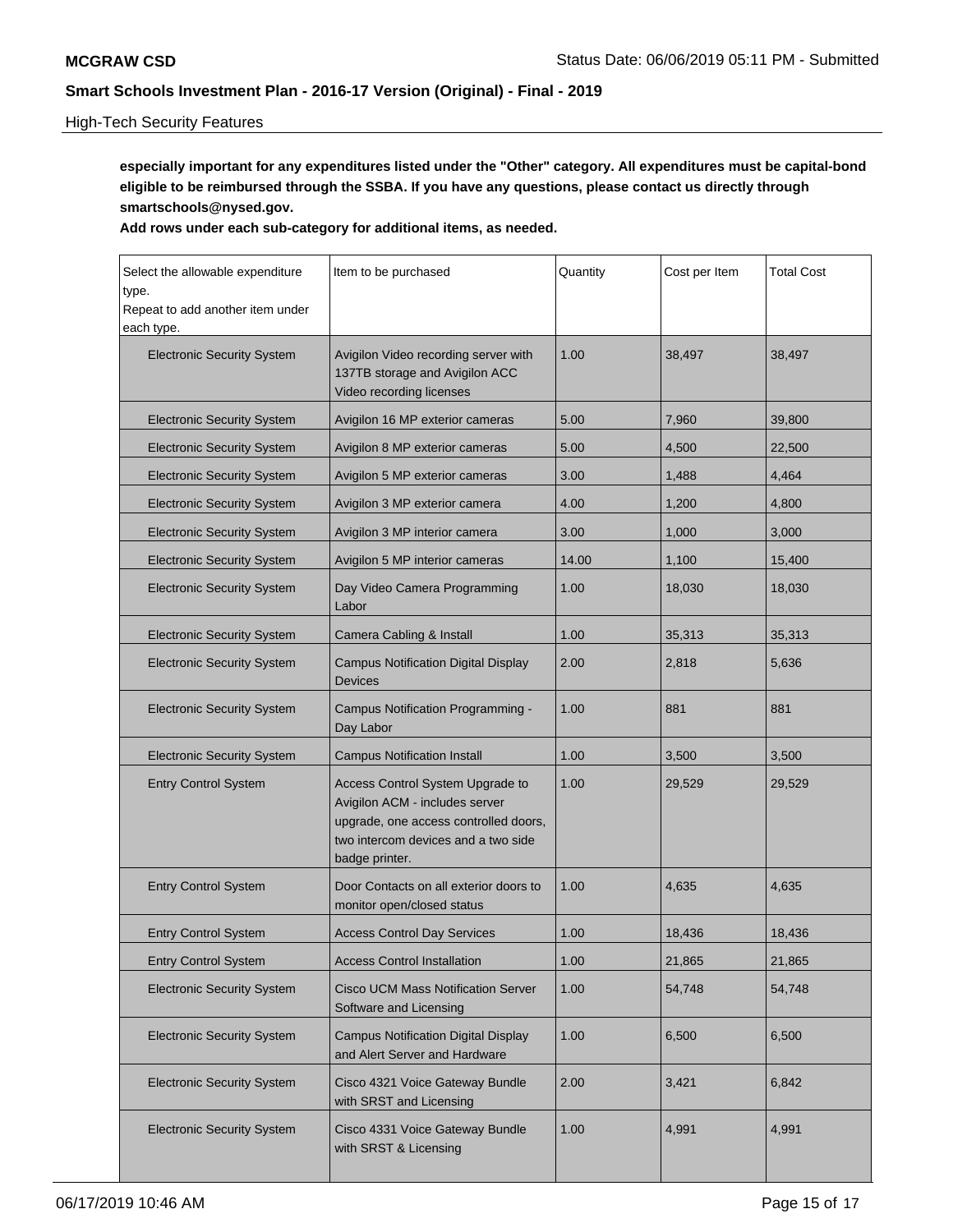High-Tech Security Features

| Select the allowable expenditure<br>type.<br>Repeat to add another item under<br>each type. | Item to be purchased                                                                        | Quantity | Cost per Item | <b>Total Cost</b> |
|---------------------------------------------------------------------------------------------|---------------------------------------------------------------------------------------------|----------|---------------|-------------------|
| <b>Electronic Security System</b>                                                           | Singlewire Informacast Licensing                                                            | 3.00     | 1,675         | 5,025             |
| <b>Electronic Security System</b>                                                           | Singlewire Informacast Maintinance - 1<br>Year (Required for Startup)                       | 450.00   | 28            | 12,600            |
| <b>Other Costs</b>                                                                          | Firstlight Programming of Mass<br>Notification System Including<br>Gateways and Informacast | 1.00     | 11,500        | 11,500            |
| <b>Other Costs</b>                                                                          | <b>Project Management</b>                                                                   | 1.00     | 25,000        | 25,000            |
| <b>Other Costs</b>                                                                          | <b>Project Contingency</b>                                                                  | 1.00     | 12,000        | 12,000            |
| <b>Other Costs</b>                                                                          | <b>Architect &amp; Engineering Fees</b>                                                     | 1.00     | 25,000        | 25,000            |